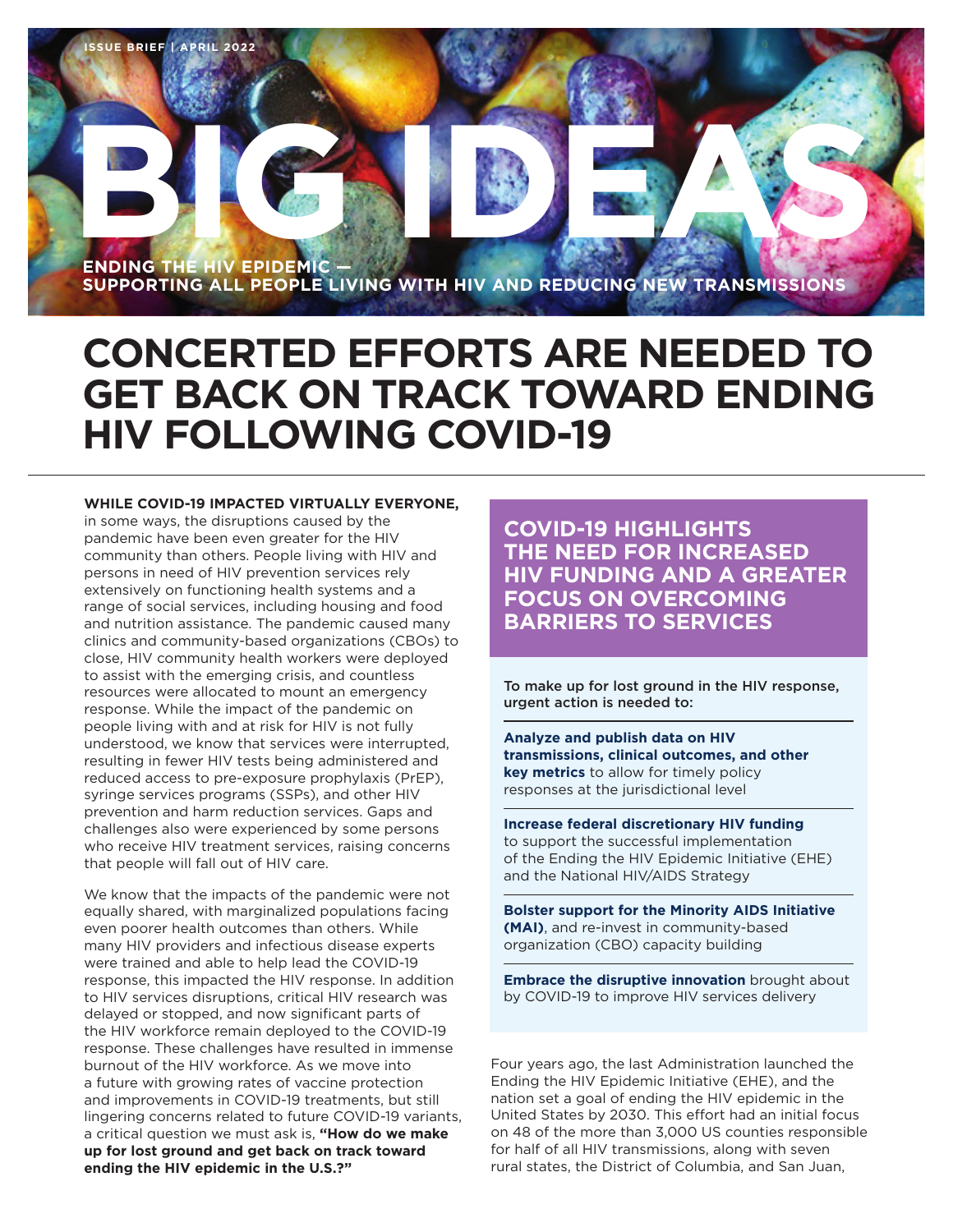Puerto Rico. Achieving the EHE's goals by 2030 was always ambitious. HIV is heavily concentrated among historically underserved, marginalized, and disadvantaged communities: racial, ethnic, and sexual and gender minorities continue to make up most new HIV infections. Research demonstrates that weakened health systems and reduced access to safe and affordable housing are magnified among communities disproportionately impacted by the syndemics of HIV, sexually transmitted infections (STIs), viral hepatitis, and substance use and mental health disorders. The COVID-19 pandemic has likely amplified these syndemic effects and further challenged efforts to meet the 2030 goals.

By applying lessons from COVID-19 to the HIV response, we can take action to have the biggest impact on communities with the greatest needs. **Focused action in three key areas can move us forward:**

# **1. FROM OBSERVATION TO ANALYSIS: THE IMPACT OF COVID-19 ON HIV**

To combat longstanding inequities, more timely data are needed to respond to and allocate resources toward the demographic and geographic groups most vulnerable to COVID-19 and HIV. Early observations and analyses are beginning to demonstrate how COVID-19 has impacted people living with HIV and HIV services delivery, but they do not provide a complete picture. We have incomplete data regarding the breadth of impact from COVID-19. For example, HIV testing declined, yet we do not know whether HIV transmissions rose or fell. The pandemic caused many jurisdictions to scale back or pause essential HIV activities, and HIV services providers reduced their office hours and suffered from decreased provider and staff availability.<sup>1</sup> While many providers were able to maintain core services (e.g., prescription refilling, diagnostics, and in-person appointments for urgent medical care), others halted walk-in services, in-person counseling, social support groups, and at-home visits.[2](#page-7-1) Furthermore, many subpopulations heavily impacted by HIV lost income and employment, resulting in increased financial distress while simultaneously needing to navigate complicated and overwhelmed unemployment insurance systems; many individuals also lost or were forced to switch insurance coverage.<sup>3</sup> Disruptions in HIV prevention and treatment services were represented in national data, with temporary but significant declines in HIV/STI testing, PrEP initiation, and hepatitis C treatment starts, with some still falling short of pre-pandemic levels.[4](#page-7-3) COVID-19's impact on transmission of these infectious diseases, however, is less clear. While the Ryan White HIV/AIDS Program reported increases in viral suppression during the COVID-19 pandemic,<sup>5</sup> these data may obscure large variations from place to place and across populations.

### **POLICY ACTION: Analyze and publish data on HIV transmission, clinical outcomes, and other key metrics to allow for timely policy responses at the jurisdictional level.**

Using public health data to inform policy is often challenged in two competing ways: 1) key data are either unavailable or incomplete, or 2) so much data are collected that they become difficult to analyze and use in a meaningful way, especially when there is a lack of professionals with the appropriate expertise to analyze the data. An added challenge related to COVID-19 is that as more data about the early experience in the pandemic are becoming available, the experience in 2020 seems increasingly less relevant to 2022. Further, while national data are critically important and can identify trends and patterns that may not be observed from looking at localized data sets, national data alone are insufficient to guide jurisdictional (i.e., local, state, and tribal) resource allocation and policy setting.

Efforts to standardize and improve HIV data collection and reporting have progressed immensely over the past decade through actions such as successive iterations of the National HIV/AIDS Strategy and the launch of the EHE, both of which identified and standardized key metrics; the development of the annual Ryan White HIV/AIDS Program Client-Level Data Report by the Health Resources and Services Administration HIV/AIDS Bureau (HRSA/HAB); the issuance of more timely HIV surveillance data and supplemental HIV surveillance reports with indicators by the Centers for Disease Control and Prevention (CDC), including through NCHHSTP Atlas Plus; and non-governmental efforts, such as AIDSVu. The multi-year investment in the CDC Data Modernization Initiative is also an important effort to re-invest in public health and use technological advances to provide timely and actionable data in many areas[.6](#page-7-5) Still, most data are collected annually and often released months or years after internal review and updating, and national data are not sufficiently granular for identifying inequities, allocating resources, or comparing performance across jurisdictions.

To accelerate efforts to end the HIV epidemic, jurisdictions need to make planning decisions using the best data available. The impact of COVID-19, however, presents new challenges causing CDC to delay the release of surveillance tables for 2020 and they are not calculating incidence and prevalence estimates for 2020 because they do not believe that these data will produce reliable estimates. CDC will not calculate these estimates until data anomalies are rectified. Data for 2021 also are not yet available; thus, to assist jurisdictions in making the most informed priority setting and resource allocation decisions in the near term, new strategies are needed. Where feasible, provisional federal and state data should be released; and local and state health departments should be encouraged to use their own data when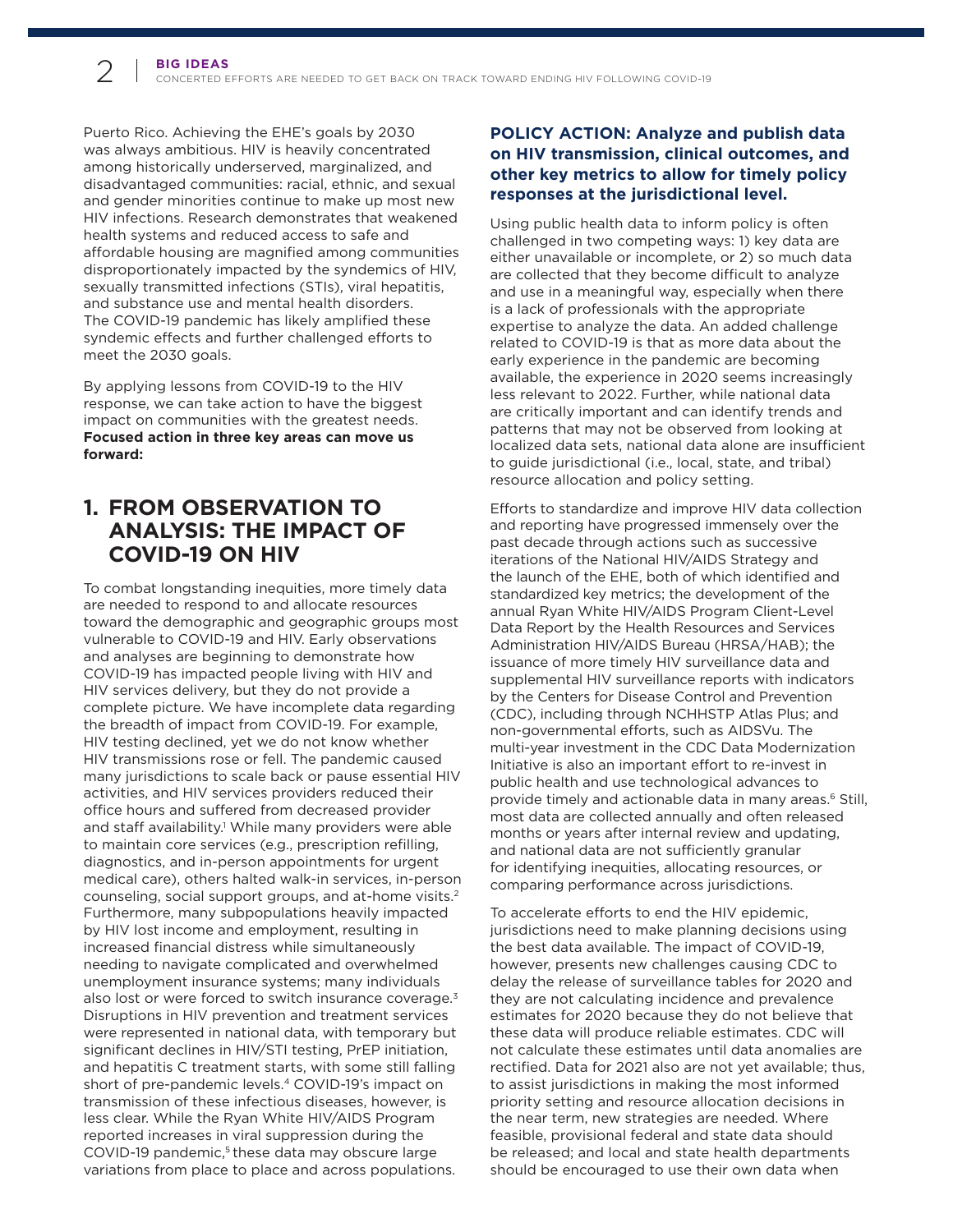# **LIMITED DATA ON THE IMPACT OF COVID-19 ON HIV HINDERS EFFECTIVE JURISDICTIONAL PLANNING**

There is a critical need to use data to understand the impact of COVID-19 on HIV services and outcomes, but data gaps often make it difficult to make informed resource allocation decisions. This is some of what we know:

**Dual Burden of HIV and COVID-19 Exists:** Counties hit hardest early in the pandemic also have high HIV incidence/prevalence.[1] In NYC, fewer people with HIV were fully vaccinated compared to the general population.[2]

**In 2020, 50% of jurisdictions reported to CDC that they had scaled back or paused essential HIV services.[3]** CBOs and other public health organizations reported COVID-19 limiting their operations.[4] This may have had a disparate impact on jurisdictions and communities.[5]

**45% fewer CDC-funded HIV tests were performed in 2020 compared to 2019.** HIV testing remained reduced 11-54% after states moved out of initial pandemic shutdowns.[6]

**After COVID-19 stay-at-home orders, weekly STI cases dropped.** At the end of 2020, STI cases surged.[7]

**There was a 22% decrease in the total number of PrEP prescriptions and a 25% decrease in the total number of new PrEP users between March 2020 and March 2021.** Declines in PrEP prescriptions were associated with having commercial insurance and younger age; distribution of vaccines was associated with rebounds in PrEP prescriptions.[8]

**Viral suppression among people with HIV receiving outpatient ambulatory care services through the Ryan White HIV/AIDS Program (RWHAP) increased by 1.3% from 2019 to 2020, however, various municipalities/ jurisdictions reported declines.[9]** In San Francisco, the odds of viral nonsuppression are now 31% higher than before the pandemic. Black individuals had persistent, unchanged disparities in viral suppression compared with white individuals.<sup>[10]</sup>

**CDC data show a 31% increase in drug overdose deaths from 2019 to 2020.** The rise in overdoses demonstrates that conditions contributing to the syndemics of substance use disorder, mental health, and HIV may have worsened during the pandemic.[11]

**Emergency rooms reported increases in the number of people with acute HIV who came to ERs believing that they were symptomatic for COVID-19.**  Emergency rooms are a site where we often miss the opportunity to diagnose HIV early. The pandemic may have facilitated earlier diagnoses and engagement in care for some populations.[12]

# **GAPS IN TIMELY DATA CALL FOR URGENT SOLUTIONS**

**Surveillance data and other core datasets do not provide information that is sufficiently timely to guide policy** 

**More work is needed to help translate data for use by policymakers and the public to shape federal and jurisdictional policy**

**Evidence suggests that there may be large variations in the impact of COVID-19 on HIV services and outcomes by population and geographic area, but we lack a systemic analysis**

**Sources:** [1] Gregorio A. Millett, *New pathogen, same disparities: why COVID-19 and HIV remain prevalent in US communities of colour and implications for ending the HIV epidemic*, 23 Journal of the Int'l AIDS Society (Nov. 2020). [2] James M. Tesoriero et al., Notes from the Field: *COVID-19 Vaccination Among Persons Living with Diagnosed HIV Infection — New York*, 71 Ctrs. For disease Control and prevention morbidity and MORTALITY WEEKLY REPORT, 182-84 (Feb. 4, 2022). [3] Jonathan Mermin, Centers for Disease Control and Prevention, Presentation From the O'Neill INSTITUTE'S "GETTING BACK ON TRACK TOWARD ENDING THE HIV EPIDEMIC" CONVENING 1, 2 (Dec. 7, 2021). [4] Susan S. Reif et al., *The Effects of the COVID-19* Pandemic on Organizations Providing Services for People Living with HIV and Gender and Sexual Minorities in the Deep South, CTR. FOR HEALTH Policy AND INEQUALITIES RESEARCH AT DUKE UNIVERSITY and SOUTHERN AIDS COALITION (Jan. 2022). [5] Shan Qiao et al., *Disparity in HIV service interruption in the outbreak of COVID-19 in South Carolina*, 25 aids beHavior 49-57 (Aug. 27, 2020). [6] Ethan Moitra et al., *Impact of the COVID-19 pandemic on HIV*  testing rates across four geographically diverse urban centres in the United States: An observational study, 7 THE LANCET REG'L HEALTH - AMS. (2022). [7] Melissa Pagaoa et al., *Trends in Nationally Notifiable Sexually Transmitted Disease Case Reports During the US COVID-19 Pandemic, January to December 2020*, 48 sexually transmitted diseases (Oct. 2021). [8] Ya-Lin A. Huang et al., *Impact of COVID-19 on HIV PrEP Prescriptions in the United States–A Time Series Analysis*, CliniCal inFeCtious diseases (Jan. 18, 2022). [9] Laura Cheever, *HRSA's Ryan White HIV/AIDS Program: Data During 2020, the Beginning of the COVID Pandemic*, Presentation From the O'Neill Institute's "Getting Back on Track Toward Ending the HIV Epidemic" Convening 1, 5 (Dec. 7, 2021). [10] *Loss of viral suppression by 31% in SF is deleterious to the individual and hinders treatment-as-prevention: the COVID-19 pandemic is threatening the goals of the US EHE initiative*, NAT'L AIDS TREATMENT ADVOCACY PROJECT (2020). [11] *Drug Overdose Deaths in the United States, 1999-2020*, Ctr. For disease Control and prevention — nat'l Ctr. For HealtH statistiCs (Dec. 2021). [12] Greg Laub, *Acute HIV Cases Have Doubled During COVID-19*, medpaGe today (Nov. 12, 2020).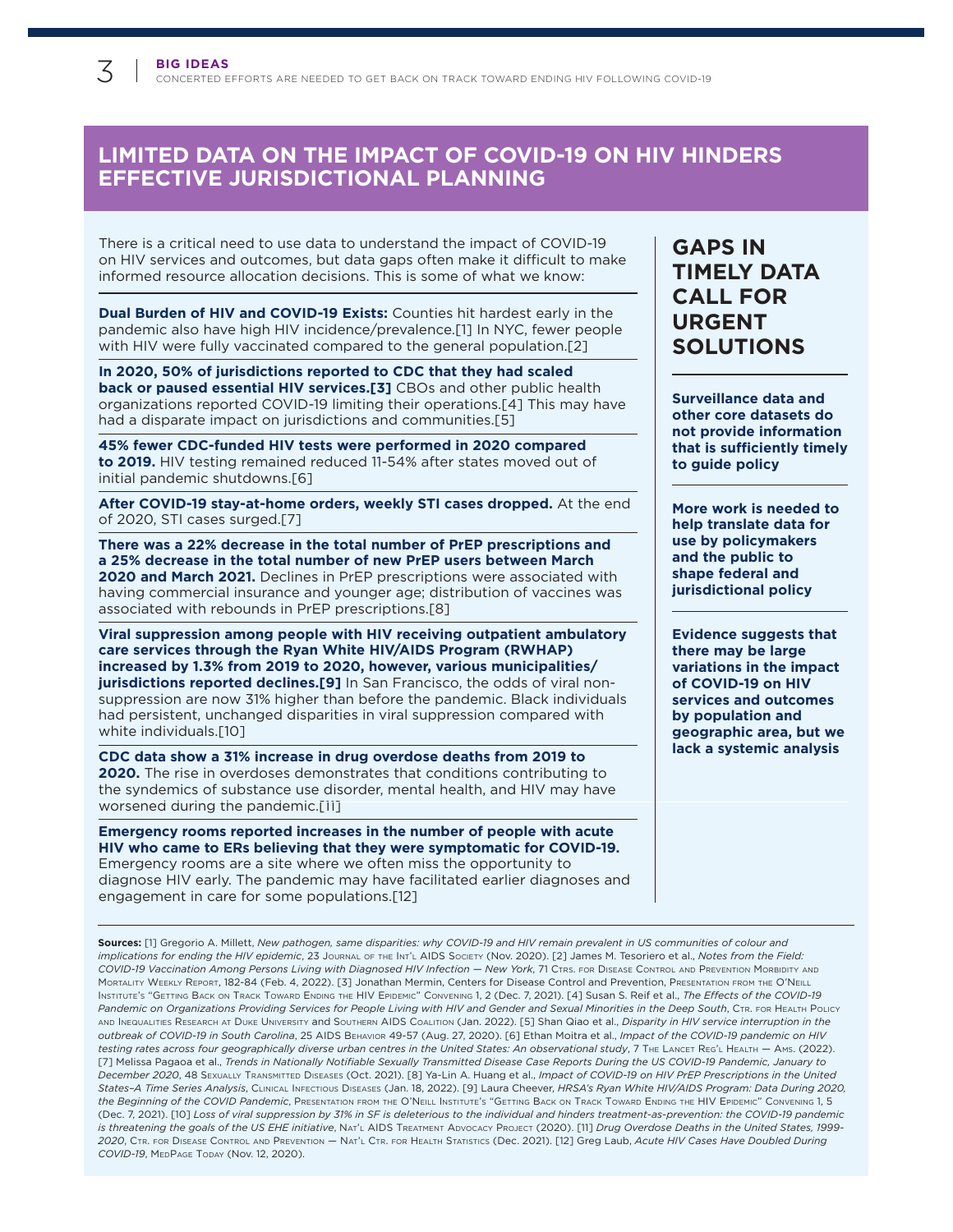adjusted national data are not available, although caution is warranted in shifting resources based on data from 2020 and 2021 where cascading effects due to the lockdown and COVID-19 waves likely make these data unreliable. Concurrently, the White House Office of National AIDS Policy (ONAP), the HHS Office of Infectious Disease and HIV/AIDS Policy (OIDP), or CDC and HRSA should convene a diverse group of experts from within and outside government to develop a short-term action plan for jurisdictional planning, including consideration of the use of supplementary data sources such as CDC's social vulnerability index data.<sup>7</sup>

# **2. ADEQUATELY FUNDING AND SUPPORTING THE HIV RESPONSE**

A critical challenge to ending HIV is ensuring sustained and adequate funding. Funds provided for the domestic HIV response now exceed \$28 billion per year,<sup>8</sup> an amount that exemplifies the country's commitment to responding aggressively to HIV. At the same time, this funding has never been sufficient to meet the level of need. There are concerns that as policymakers respond to COVID-19 and other pressing national challenges, the bipartisan commitment to supporting the HIV response could be diminished.<sup>9</sup> Most HIV funding is provided through mandatory programs, such as Medicaid, Medicare, and the Social Security programs. Policy action is needed in these programs to protect health coverage for persons who received Medicaid during COVID-19 and are at risk of losing eligibility, as well as extending health coverage for low-income uninsured people in Medicaid nonexpansion states. As we have previously discussed in a recently released brief on improving the quality of life of people living with HIV,<sup>10</sup> there also is a pressing need to bolster the level of income support provided to people with disabilities receiving Social Security Disability Insurance (SSDI) and Supplemental Security Income (SSI). The federal discretionary budget, however, may have the biggest impact on tailoring programs to meet the needs of specific communities heavily impacted by HIV, related syndemic conditions, and COVID-19.

### **POLICY ACTION: Increase federal discretionary HIV funding to support the successful implementation of the Ending the HIV Epidemic Initiative (EHE) and the National HIV/AIDS Strategy.**

One of the biggest challenges facing the HIV response is inadequate and unstable funding at all levels of government. As the federal government has assumed a greater role in financing public health, however,

# **WEAK FEDERAL FUNDING COMMITMENT CAUSES CONCERN**

The EHE set a goal in 2019 of reducing annual HIV transmissions by 90% by 2030. Even if this goal is no longer possible, the EHE has mobilized action and has led to bipartisan support for new discretionary HIV funding.

Overall HIV discretionary funding has been flat or has grown very slowly over the last two decades, and EHE increases have never kept pace with projected need or successive Administration requests. Congress' failure to adequately fund HIV programs results in more transmissions and worse outcomes, driving up public and individual costs.

### **FALLING FURTHER BEHIND**

#### **ENDING THE HIV EPIDEMIC INITIATIVE FUNDING: REQUESTED VERSUS APPROPRIATED** (US\$ MILLIONS)



SOURCE: *Ending the HIV Epidemic (EHE) Funding Tracker*, Kaiser Family Found. tbl. 1 (Nov. 12, 2021); *Domestic HIV Funding in the White House FY 2023 Budget Request*, Kaiser Family Found. tbl.2 (Mar. 30, 2022). Note: FY 2019 funding was re-allocated funds to launch the Initiative, but not appropriated for this purpose. Congress has not yet appropriated funding for FY 2023.

the focus on federal funding has become the critical determinant of whether it will be possible to reach our HIV prevention and care goals. Since COVID-19 has demonstrably harmed efforts to end the HIV epidemic, new federal funding commitments are needed to ameliorate this impact.

The enactment of the Affordable Care Act (ACA) and its accompanying Medicaid expansion has resulted in substantial gains in insurance coverage for people living with HIV.<sup>11</sup> At the same time, the Ryan White HIV/ AIDS Program is often the glue that holds together the HIV health system by providing cost-sharing assistance or supplemental services to insured people with HIV, as well as providing primary health care to uninsured people with HIV. Even with recent funding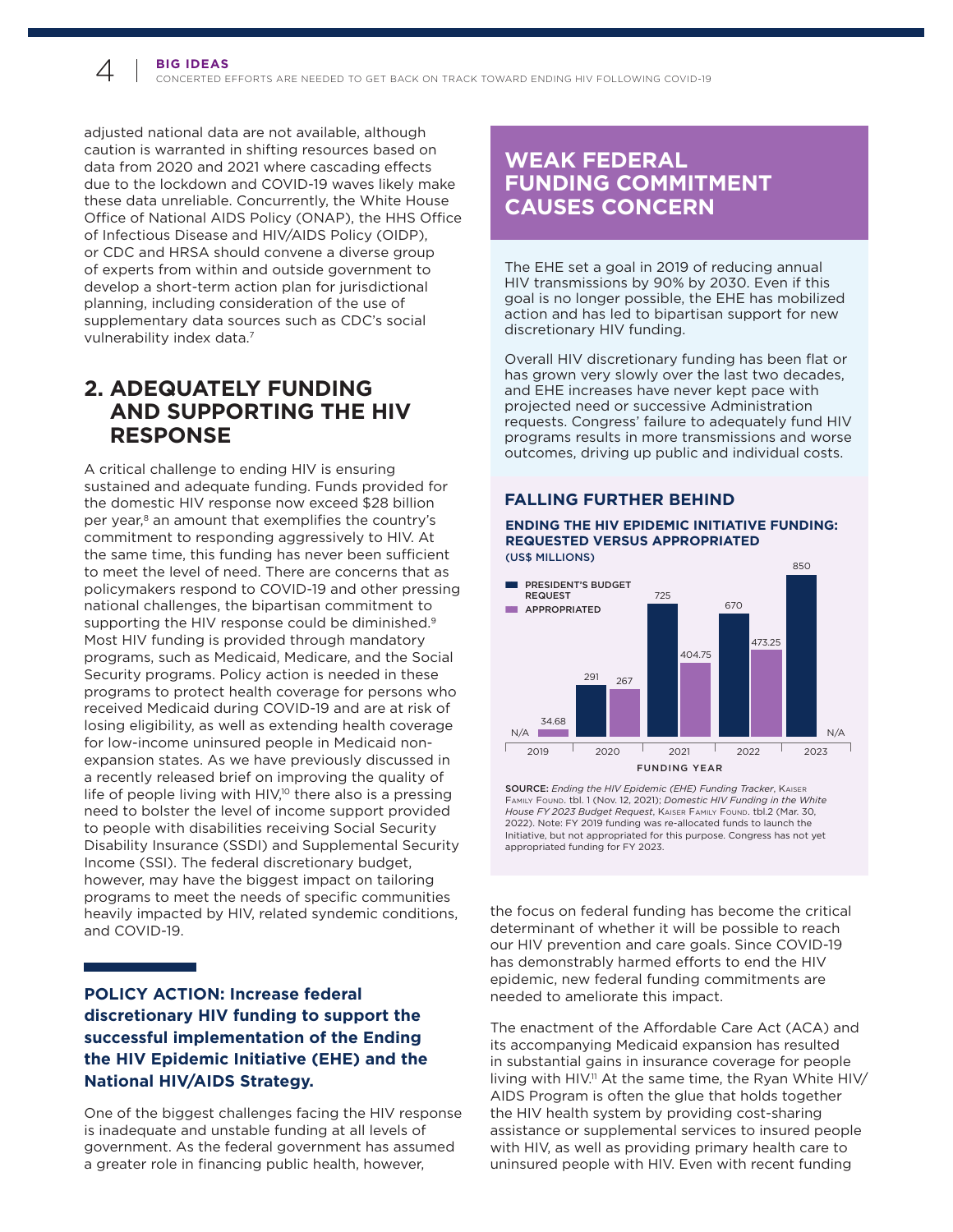# **CBOs REMAIN THE BACKBONE OF THE HIV RESPONSE**

Part of the legacy of the early HIV response is that people in communities all across America stepped forward to provide critical services and advocacy often in the face of government inaction and failures. Many people with no prior experience filled needs in their communities and formed new organizations, sometimes out of their own homes or their houses of worship.

Over time, we have allowed our network of CBOs to weaken. Ending HIV requires a new commitment to bolstering communities' responses to HIV and related syndemic conditions.

As efforts have been made to support sustainability, many leading CBOs have become health centers. This is a positive development, but a consequence often has been a weakening of their community roots or a singular focus on addressing HIV prevention and care. More disturbingly, many small Black or racial and ethnic minority-led CBOs, often serving communities that were historically the most marginalized, have closed, leaving critical gaps. For example, more than half of all HIV transmissions occur among Black and Latinx gay and bisexual men, yet very few organizations rooted in these communities still exist throughout the country. Further, many of the communities most impacted by substance use disorders and rising overdose deaths lack easily accessible, trusted CBOs to provide services.

#### **Congress has a critical role to play in re-investing in the HIV CBO infrastructure. Congress and the Administration must consider:**

- Are the CBOs adequately supported to be financially viable and effective at meeting community needs?
- Do CBOs led by members of their communities with competence, expertise, and trust exist to serve all priority populations, such as gay men of color, transgender people, people who use drugs, or women of color, etc.?
- Are sufficient capacity building and technical assistance resources available to ensure the sustainability of these essential community resources?

increases for the EHE Initiative, funding for the Ryan White HIV/AIDS Program in FY 2022 is only 10.9% higher than it was in FY2013 and is effectively lower when considering medical inflation.<sup>12</sup> HIV prevention

at the CDC has fared better due to increases in funding for the EHE Initiative with its FY 2022 budget 28.4% higher than in FY 2013[.13](#page-7-12) Much of this increase, however, was for the EHE, which is focused on specific jurisdictions. CDC's base HIV prevention program, which serves the whole nation, increased by only 3% compared to a decade earlier[.14](#page-7-13) Congress needs to assess the impacts of the COVID-19 pandemic and increase funding for critical HIV programs accordingly.

### **POLICY ACTION: Bolster support for the Minority AIDS Initiative (MAI), and re-invest in community-based organization (CBO) capacity building.**

As we observe disproportionate impacts of COVID-19 that exacerbate longstanding inequities in the HIV response, it is important to ensure that resources at the state and local levels are directed to communities with the greatest needs. Similar to health departments and clinical providers, CBOs also were impacted by the pandemic[.15](#page-7-14) Special attention is needed to support CBOs with established trust and led by members of the communities they serve. It was this expertise in public health crisis response during COVID-19 that enabled many of these same CBOs to support COVID-19 testing and vaccination in communities across the U.S.

An important resource to achieve this goal is the Minority AIDS Initiative (MAI). Established in 1998, this program represented a concerted effort by Congress to focus more on the racial and ethnic minority communities heavily impacted by HIV, with a key goal being to build the capacity of trusted, communitybased providers to deliver high quality prevention and care services. The program remains essential although reforms should be considered to refocus MAI on its original capacity building purpose and to ensure that the resources are directed to activities that will have the greatest impact. Unfortunately, Congress has not invested adequately in the MAI, and it has never achieved the appropriate prominence in the overall HIV response. While most MAI funding is allocated by agencies such as CDC, HRSA, and SAMHSA, the level of this funding is not readily available. In FY 2022, only \$56.9 million was appropriated for the Minority HIV/AIDS Fund (formerly called the Secretary's Minority AIDS Fund of SMAIF), which is only \$6.9 million more than the funding level when the program was established decades ago.<sup>17</sup> Congress should be encouraged to consider ways to strengthen this program, and most importantly, provide the resources necessary to achieve its intended impact.

A related issue is that the nation has not invested sufficient funding and support for CBOs. Because these organizations are led and staffed by people from the most marginalized and underserved jurisdictions and communities, they need ongoing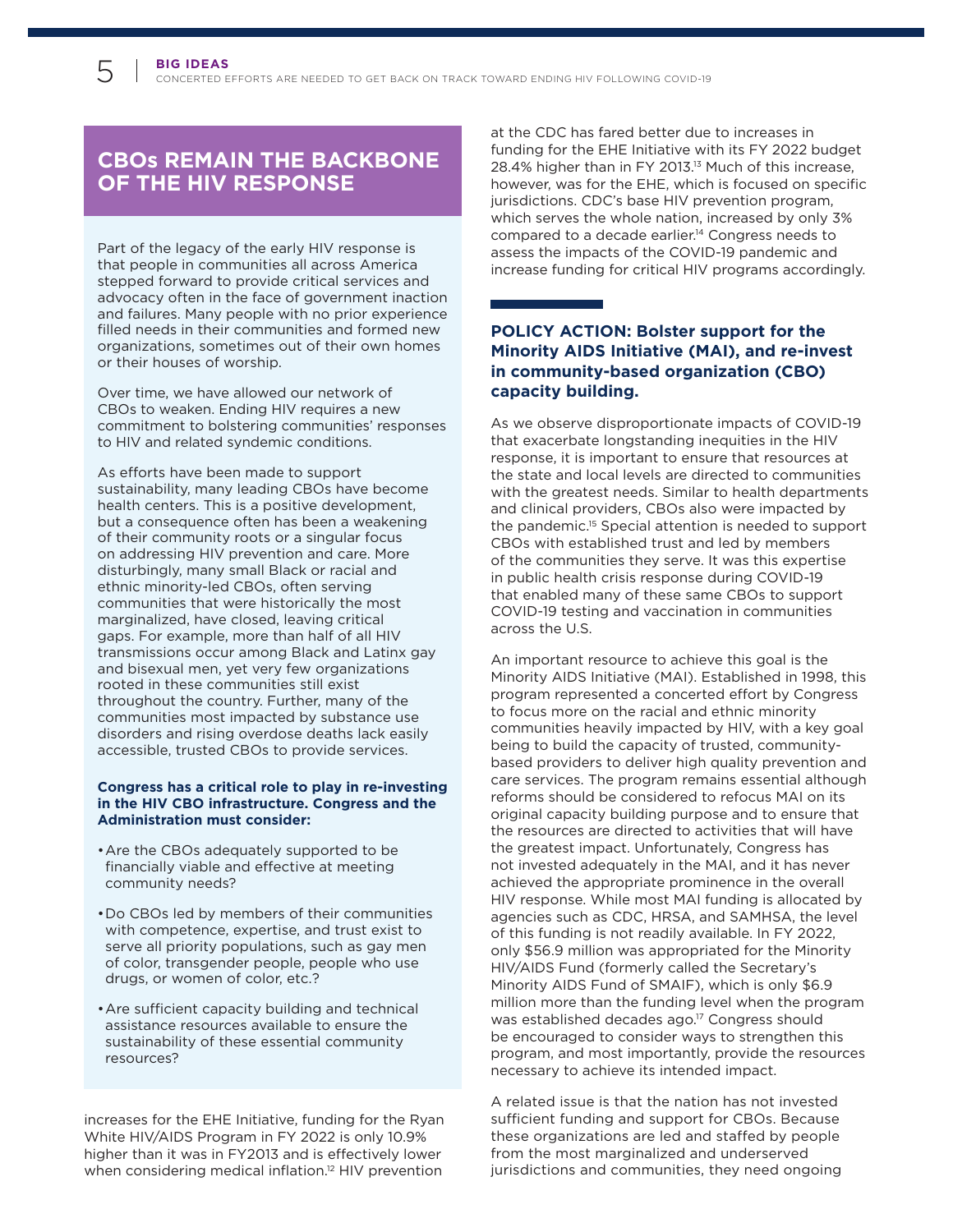resources, training, and support to remain viable. Additionally, CBOs are often more known and trusted by their communities and often have culturally competent providers. And although most HIV tests occur in healthcare settings, HIV positivity is higher in non-health care settings. Thus, we need greater investment in programs that bridge non-healthcare settings with HIV primary care. There is often a lack of funding and capacity at the federal and local levels to support enough vibrant and financially sound organizations. While some of the estimated \$380 million that Congress provides to state and local health departments annually are re-granted to CBOs, as governmental fiscal pressure collides with increasing demands for core public health functions, CBO funding has suffered. As an illustration of the mismatch in investment for CBOs, the CDC's budget for FY 2022 provides resources to directly fund fewer than three CBOs per state.<sup>18</sup> Congress and the Administration need to take several steps to buttress the CBO response by increasing funding, streamlining application and reporting requirements, and providing more technical assistance to CBOs and health departments. Importantly, better support for HIV CBOs cannot be achieved solely by HHS operating divisions, such as CDC and HRSA. HHSlevel compliance requirements for all grantees of federal funds are often structured for large health systems, and while they appropriately seek to ensure accountability for taxpayer funding, they create large obstacles to small CBOs applying for and successfully competing for grant funds. Congress should examine HHS funding and reporting requirements and streamline such requirements for CBOs to facilitate compliance.

### **3. EMBRACING THE OPPORTUNITY OF COVID-19 TO DO THINGS DIFFERENTLY**

At the beginning of the pandemic, many clinics and providers impressively pivoted and put in place new approaches and models of care to ensure that critical HIV services continued. As we move forward, it is important to assess which innovations and new opportunities were created by the pandemic response that should continue or be adapted to provide a more sustainable future. Among the tools and strategies for HIV services delivery that were either put in place for the first time or gained new prominence are:

• **The use of technology, including through telehealth, to deliver services and address social isolation:** In a previous Big Ideas Brief titled, *Integrating Telehealth into HIV Services Systems Can Help to Sustain Improved HIV Outcomes* (October 2020)[,19](#page-7-17) we describe the policy opportunities and challenges that must be overcome to make telehealth services a sustainable part of the HIV response. In many ways, our ability to maintain

continuity of critical HIV prevention and treatment services during the pandemic was because clinics and CBOs quickly established telehealth services. Telehealth and telephone and video communication platforms were used to deliver health care services, facilitate participation in peer support groups, and mitigate social isolation. Complex issues remain related to payment, privacy and security protections. Responding to client preferences and tackling the Digital Divide that impedes equitable access to these innovations also remains a work in progress. Nonetheless, because the deployment of these technologies are likely here to stay, a significant portion of increased investment must be dedicated to ensuring that even smaller CBOs have the technology and staff capacity to deliver telehealth services effectively and efficiently.

- **Self-sample collection (e.g., self-testing at home):**  Enabling individuals to swab themselves and collect their own samples for HIV and STI screening was a promising practice prior to the pandemic.<sup>20</sup> Research has documented the effectiveness and capacity of different populations to collect their own samples, and many groups express a strong desire to have this option.<sup>21</sup> It can help overcome barriers to screening for persons in rural areas or with transportation barriers, as well as increase privacy and convenience. While regulatory and insurance policy questions remain, COVID-19 has provided a proof of concept that this innovation has a role in a re-designed system.
- More responsiveness to individual preferences: Many programs gave grantees and providers greater flexibility to support continuity of care and be responsive to client needs; it is hoped that many of these policies will continue. For example, HRSA removed its requirement to conduct eligibility reviews for clients of Ryan White HIV/AIDS Program services every six months. These modifications, among others, have been a long time coming and are especially welcome. Other actions, such as allowing for more prescriptions to be filled for 90days instead of 30, also should be integrated into our new normal going forward.
- **Public-private partnerships:** The public-private partnership between the federal government and pharmacies was crucial to improving the breadth and efficiency of the COVID-19 vaccine rollout.<sup>[22](#page-7-20)</sup> These types of partnerships hold great potential for tackling a variety of barriers to services such as for persons in rural areas, for overcoming community misinformation and mistrust, and for tackling other problems.<sup>[23](#page-7-21)</sup>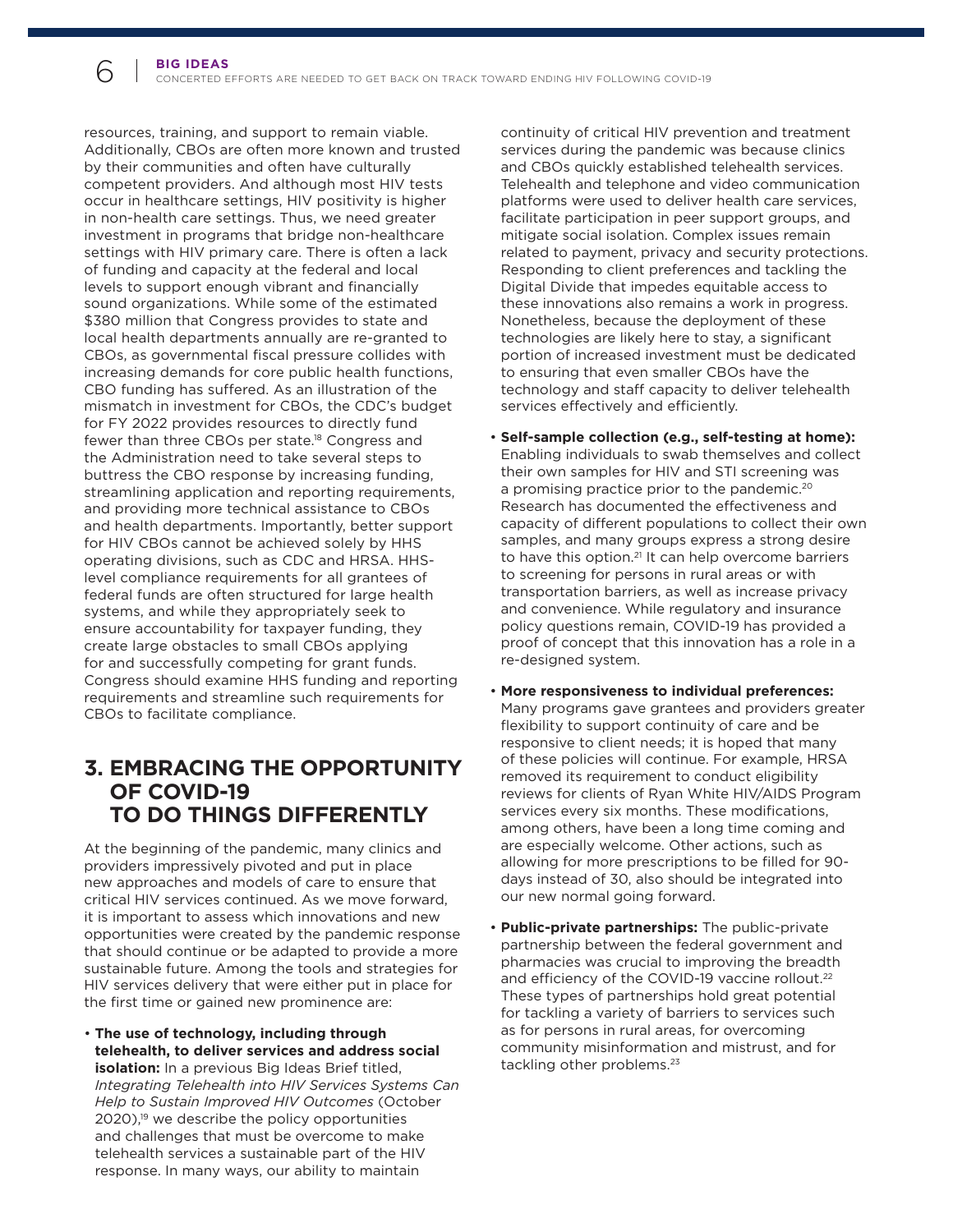# **WINDING DOWN COVID-19 EMERGENCY RESPONSES THREATENS HARM**

While we all welcome the end of the immediate COVID-19 crisis, the formal end of the Public Health Emergency (PHE) and the end of exceptional COVID-19 relief could threaten critical services:

#### **HEALTH CARE**

The Families First Coronavirus Response Act of 2020 guaranteed that persons receiving Medicaid could not be disenrolled due to a continuing eligibility review until one month after the PHE ends. As the nation enters a new phase with declining COVID-19 cases, it is likely that the PHE will end in the coming months, thus causing millions of people to lose coverage or have eligibility gaps. The American Rescue Plan Act (ARPA) lowered Affordable Care Act (ACA) Marketplace monthly premiums and provided enhanced subsidies amounts, allowing some who were previously ineligible for financial assistance to receive very low premiums and deductibles. If the extended subsidies disappear, premiums will sharply rise and likely make coverage unaffordable for many.

The Coronavirus Aid, Relief, and Economic Security (CARES) Act of 2020 provided \$90 million in supplemental funding for the Ryan White HIV/ AIDS Program for preventing, preparing for, and responding to COVID-19 for Ryan White Program clients. Funds could be used for expenses related to extended operating hours and increased staffing hours, additional equipment, workforce training, capacity development, and services to support social distancing, such as home delivered meals and transportation. While this was intended to be one-time funding, its loss could lead to services cutbacks or staffing reductions at a time when organizations are already stretched thin.

#### **TELEHEALTH**

Modified policies and relaxed HIPAA restrictions

### **POLICY ACTION: Embrace the disruptive innovation brought about by COVID-19 to improve HIV services delivery.**

If many or all of the pandemic-related innovations were adopted in the post-pandemic environment, it could result in much more resilient and client-centered systems of care. CDC, HRSA, and other federal agencies should be asked to demonstrate how they will adapt their internal operations and their funding programs to facilitate the aforementioned innovations. This should be guided by a vision of prioritizing patient-centered care, improving equity, and reducing population-level disparities. While recognizing that funding through many federal programs is allocated

granted individuals the ability to access care from anywhere via audio- and video-based platforms, required services to be charged at least at parity to in-person services, and allowed for home delivery of medications. The conclusion of state PHEs and the reinstatement of various policies could create new barriers to receiving quality care.

#### **HOUSING**

Early in the pandemic, the CDC took an unprecedented step to use its public health authority to prevent most evictions for non-payment of rent. In August 2021, however, the Supreme Court invalidated this moratorium. It is estimated that 15 million people are now at risk of eviction.

The CARES Act allocated \$65 million for the Housing Opportunities for Persons with AIDS (HOPWA) Program. Funding for the HOPWA program has long been insufficient to meet the needs of people living with HIV. Thus, the loss of this emergency assistance puts additional pressure on the program.

**Sources:** (1) Cynthia Cox et al., *Without Build Back Better, Will the End of the Public Health Emergency Leave Even More People Uninsured?*, Kaiser Family Found. (Mar. 2, 2022); (2) Nicol T. Lee N, et al., *Removing Regulatory Barriers to Telehealth Before and After COVID-19***, BROOKINGS** INST. AND JOHN LOCKE FOUND. (May 2020); (3) Stacy Weiner, *What happens to telemedicine after COVID-19?*, Ass'n of Am. MFD. Colls. (Oct. 2021); (4) *HUD HOPWA Program Issues Notice Implementing CARES Act*  Supplemental Funding Provisions, NAT'L Low Income Hous. Coal. (May 2020); (5) Federal Eviction Moratorium, NAT'L Low Income Hous. Coal.; (6) *With Federal Moratorium Expiring, 15 Million People at Risk of Eviction*, THE ASPEN INST. (July 2021).

by legislatively established formulas, agencies still retain significant funding discretion. Given what we have been through and what we now know is possible, how will agencies utilize their discretion for positive and continuously improving change? Similar questions should be asked of health departments, CBOs, and clinics to ensure that we adapt to the COVID-19 pandemic in ways that make our programs more resilient and the HIV response more effective.

### **THE TIME IS NOW**

Although ending HIV and supporting our communities has never been easy, COVID-19 created additional obstacles on the path to ending HIV by 2030. It